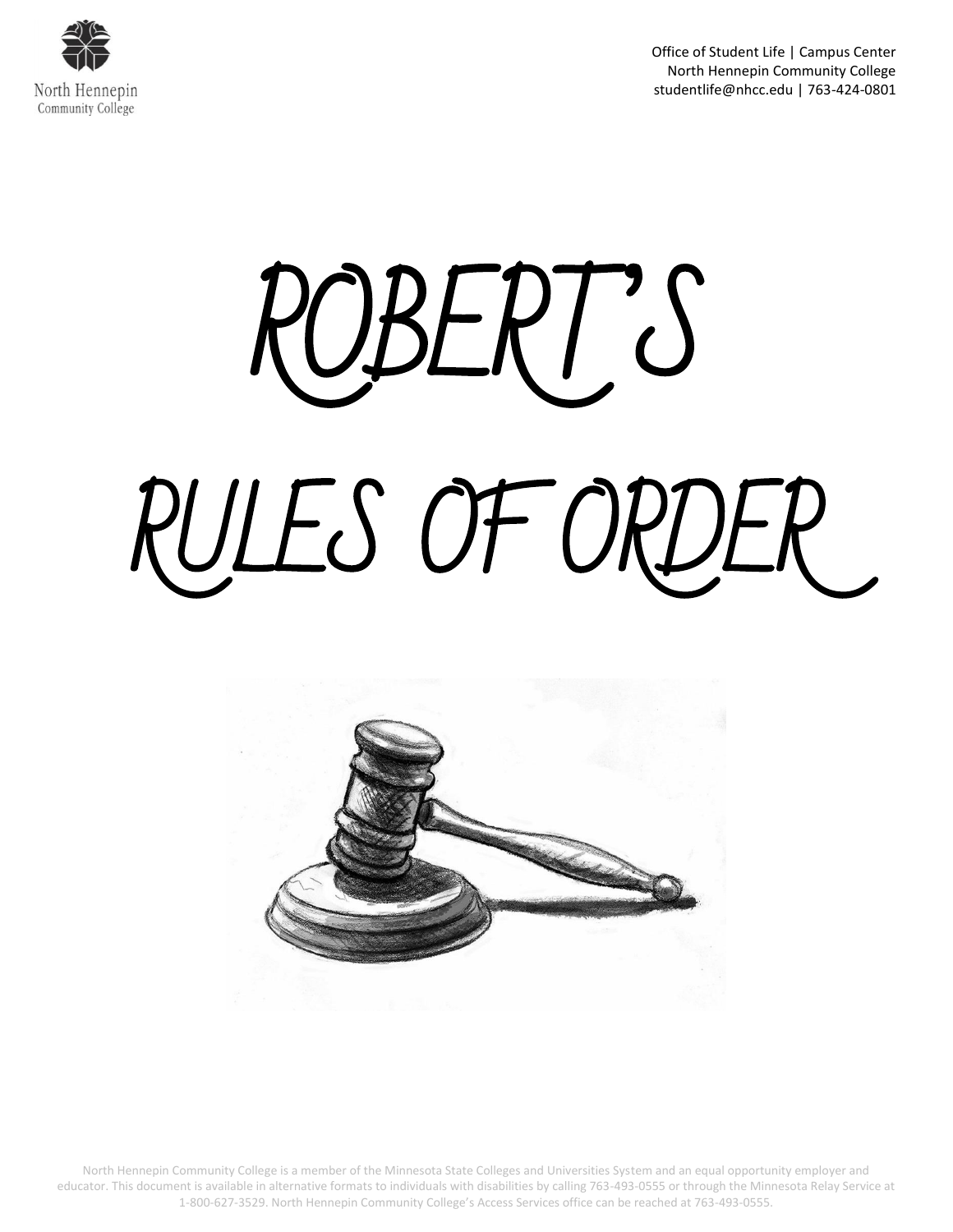# Robert's Rules of Order

The Full Student Senate meetings follow Robert's Rules of Order, so it is helpful for members to become familiar with the basic operating principles and practices of parliamentary procedure well enough to participate in Student Senate meetings.

The primary purpose of using Robert's Rules of Order is to provide tools to conduct effective meetings. The Rules don't have to be followed strictly, but rather provide a framework for club/org and Student Senate meetings. However, for anyone that attends the Minnesota State College Student Association meetings, parliamentary procedure is used in the official context.

The Advisor's perspective on conducting meetings is to consider Robert's Rules of Order as a "DOME":

**D**iscussion & Decisions **O**ne person speaks at a time **M**ajority rules however the minority opinion is valued **E**quality, justice, courtesy and common sense

# Robert's Rules of Order - Some Basics

## <u>1. About Motions</u>

The method used by members to express themselves is in the form of moving motions. A motion is a proposal that the entire membership can take action or a stand on an issue. Individual members can: call to order, second motions, debate motions, vote on motions.

There are four basic motions:

- 1. **Main Motions:** The purpose of a main motion is to introduce items to the membership for their consideration. They cannot be made when any other motion is on the floor, and yield to privileged, subsidiary and incidental motions.
- 2. **Subsidiary Motions:** Their purpose is to change or affect how a main motion is handled, and is voted on before a main motion.
- 3. **Privileged Motions:** Their purpose is to bring up items that are urgent about special or important matters unrelated to pending business.
- 4. **Incidental Motions:** Their purpose is to provide a means of questioning procedure concerning other motions and must be considered before the other motion.

All motions must be seconded and adopted by a majority vote unless otherwise noted. All motions may be debated unless otherwise noted.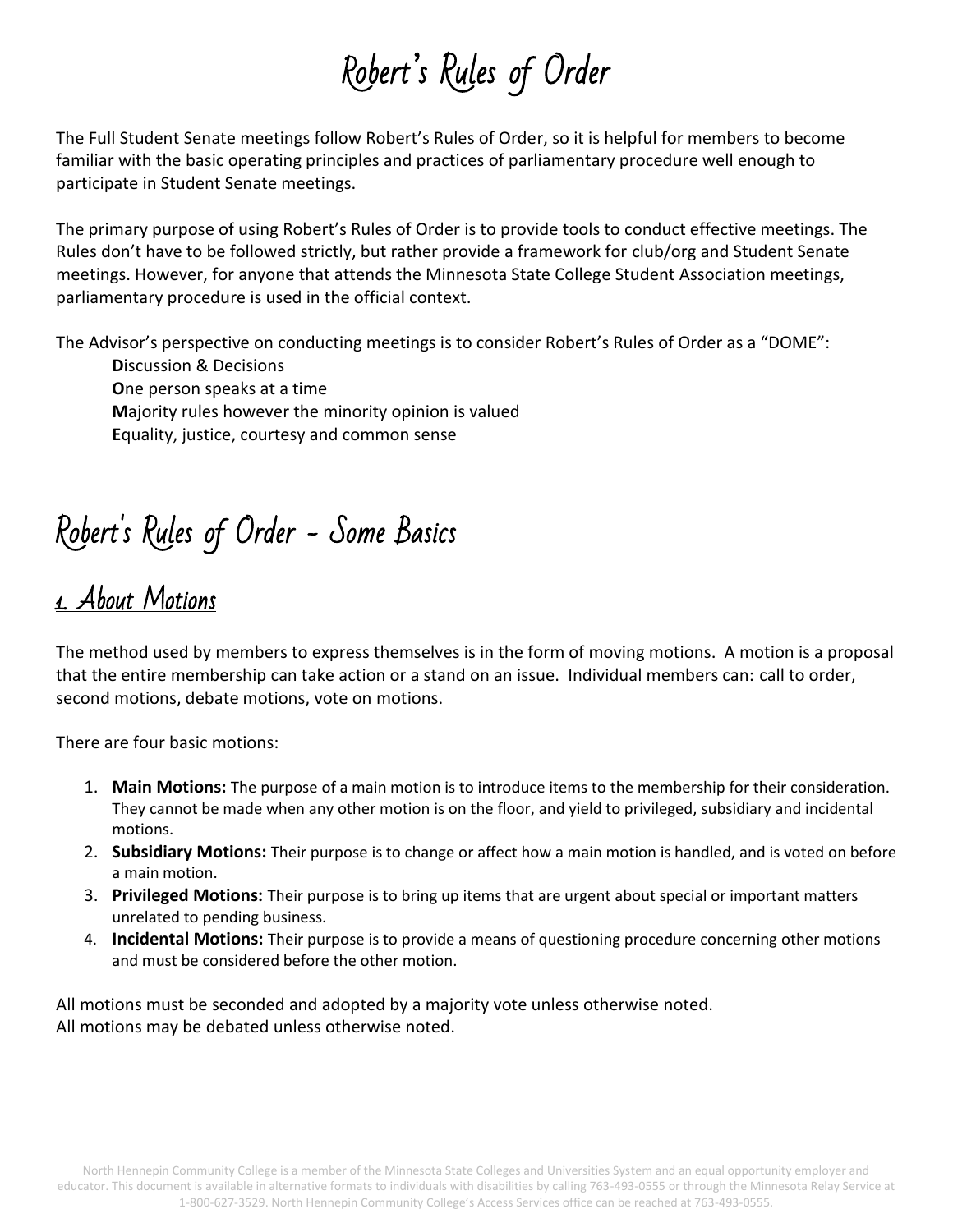| About Motions                       | Purpose of Motion                                         | To Enact Motion                                                     |
|-------------------------------------|-----------------------------------------------------------|---------------------------------------------------------------------|
| <b>Main Motion</b>                  | to take action on behalf of the body                      | debatable; requires majority vote                                   |
| Adjourn                             | end the meeting                                           | not debatable; immediately voted<br>upon and requires majority vote |
| Call for Orders of the Day          | asks to stick to the agenda                               | not debatable; requires 1/3<br>majority to sustain                  |
| Call to Question                    | closes debate and forces vote                             | not debatable; requires 2/3<br>majority vote                        |
| Motion to Limit or Extend<br>Debate | limits or extends debate                                  | not debatable; requires 2/3<br>majority vote                        |
| Point of Order                      | is a question about the process or a<br>particular motion | automatic if granted by Chair                                       |
| Point of Information                | to ask about the process or particular<br>motion          | automatic                                                           |
| <b>Motion to Rescind</b>            | to change the results of a vote                           | requires 2/3 majority vote to<br>reverse results of earlier vote    |
| Motion to Suspend the<br>Rules      | suspend formal process for a short<br>period              | debatable and requires 2/3<br>majority vote                         |

There are two other motions that are commonly used related to voting:

- 1. **Motion to table** This motion is often used in attempt to "kill" a motion. The option is always present, however to "take from the table", for reconsideration by the membership.
- 2. **Motion to postpone indefinitely** This is often used as a means of parliamentary strategy and allows opponents of motion to test their strength without an actual vote being taken. Also, debate is once again open on the main motion.

## How Are Motions Presented?

#### **1. Obtaining the floor**

- a. Wait until the last speaker has finished
- b. Rise or raise hand and address the Chairperson by saying "Mr./Ms. Chairperson or President.
- c. Wait until the Chairperson recognizes you.

#### **2. Make your motion**

a. Speak in a clear and concise manner.

**b. Always state a motion affirmatively. Say "I move that we…**." rather than, "I move that we do not…."

c. Avoid personalities and stay on your subject.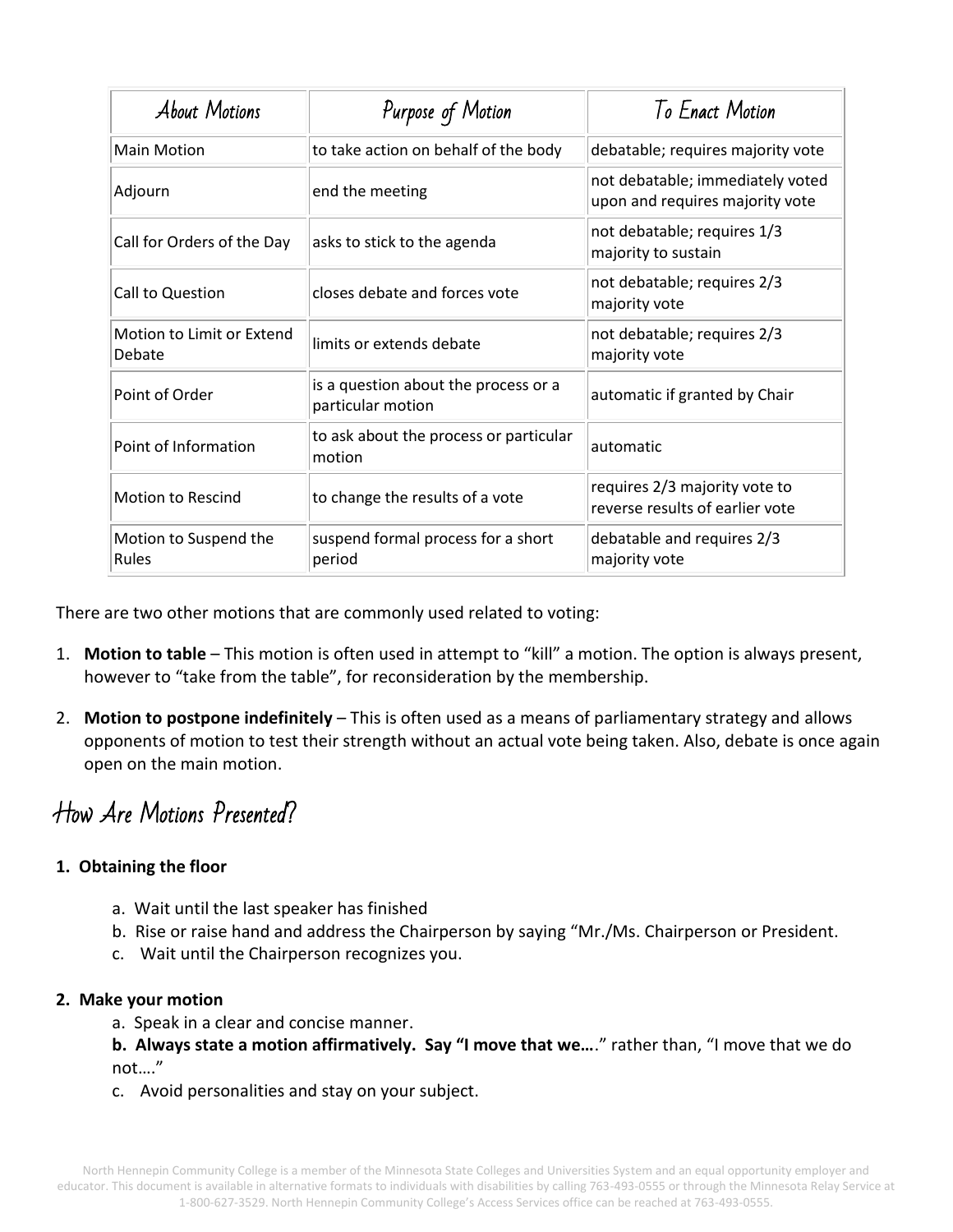#### **3. Wait for someone to second your motion**

#### **4. Another member will second your motion or the Chairperson will call for a second.**

**5. If there is no second to your motion it is lost.**

#### **6. The Chairperson states your motion**

- a. **The Chairperson will say "it has been moved and seconded that we……"** thus placing your motion before the membership for consideration and action.
- b. The membership then either debates your motion, or may move directly to a vote.
- c. Once your motion is presented to the membership by the chairperson it becomes "assembly property", and cannot be changed by you without the consent of the members.

#### **7. Expanding your motion**

- a. The time for you to speak on favor of your motion is at this point in time, rather than at the time you present it.
- b. The mover is always allowed to speak first
- c. All comments and debate must be directed to the chairperson.
- d. Keep the time limit for speaking that has been established.
- e. The mover may speak again only after other speakers are finished unless called upon by the Chairperson.

#### **8. Putting the question to the membership**

- a. The Chairperson asks, "Are you ready to vote on the question?"
- b. If there is no more discussion, a vote is taken
- c. n a motion to move the previous question may be adapted.

### Voting on a Motion

The method of vote on any motion depends on the situation and the by-laws of the policy of your organization. There are five methods used to vote by most organizations they are:

- **1. By Voice** The chairperson asks those in favor to say, "aye", those opposed to say "no". Any member may move for an exact count.
- **2. By Roll Call** Each member answers "yes" or "no" as his/her name is called. This method is used when a record of each person's vote is required.
- **3. By General Consent** When a motion is not likely to be opposed, the Chairperson says, "if there is no objection…" The membership shows agreement by their silence, however if one member says, "I object," the item must be put to a vote.
- **4. By Division** This is a slight verification of a voice vote. It does not require a count unless the chairperson so desires. Members raise their hands or stand.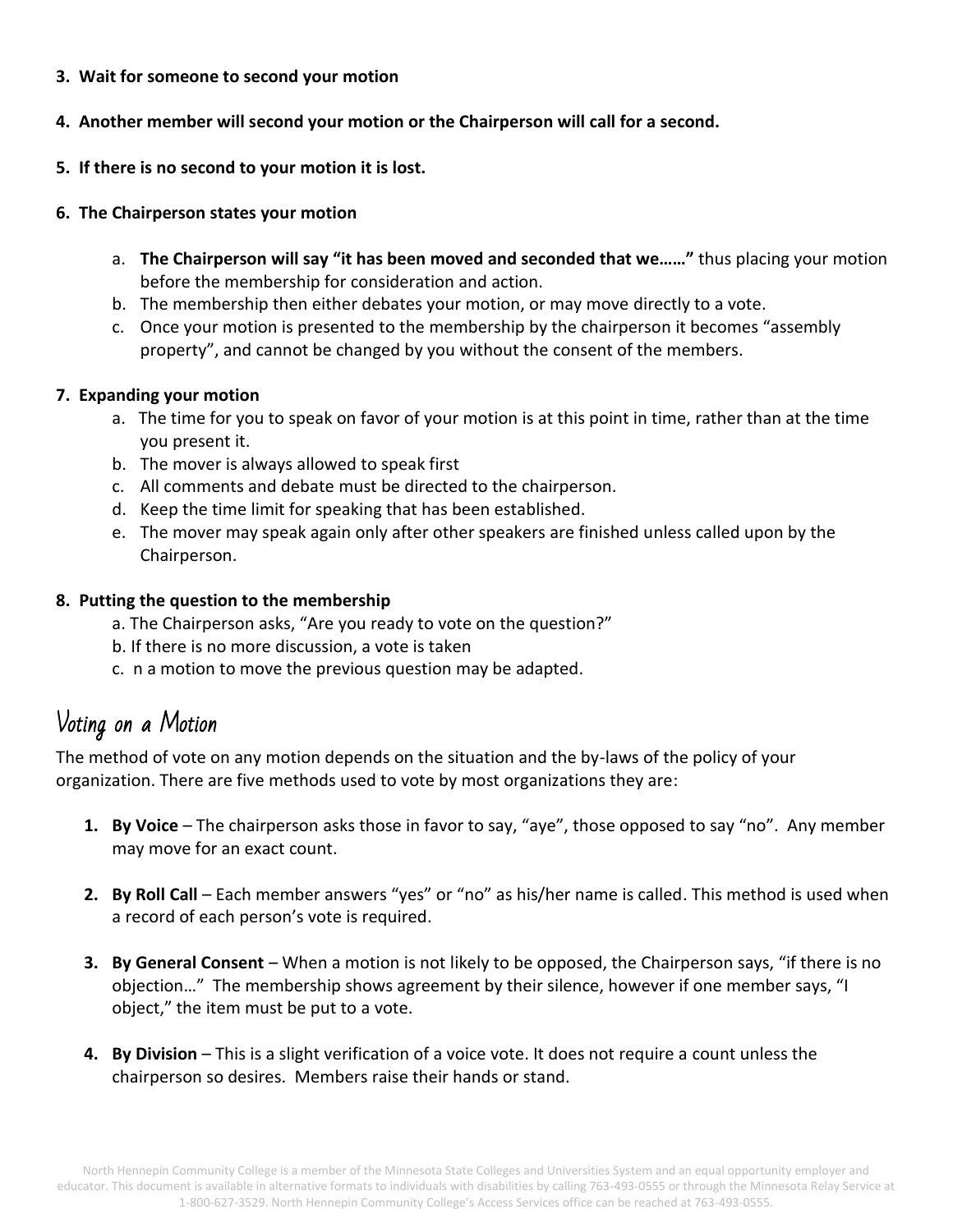**5. By Ballot** – Members write their vote on a slip of paper, this method is used when secrecy is desired.

## 2. About Debate

Each motion that is debated receives ten minutes of debate. The member initiating the motion speaks first. The Chairperson asks for a rebuttal. All members wishing to speak about the motion receive the opportunity to speak before any one member speaks for a second time.

3. About Voting

Majority vote is more than half of the members. 2/3 vote is more 2/3 or more of the members. Be sure to announce what is being voted on before the vote.

## 4. Robert's Rules of Order - Summary Version

#### **For Fair and Orderly Meetings & Conventions**

Provides common rules and procedures for deliberation and debate in order to place the whole membership on the same footing and speaking the same language. The conduct of ALL business is controlled by the general will of the whole membership - the right of the deliberate majority to decide. Complementary is the right of at least a strong minority to require the majority to be deliberate - to act according to its considered judgment AFTER a full and fair "working through" of the issues involved. Robert's Rules provides for constructive and democratic meetings, to help, not hinder, the business of the assembly. Under no circumstances should "undue strictness" be allowed to intimidate members or limit full participation.

The fundamental right of deliberative assemblies requires all questions to be thoroughly discussed before taking action!

**Obtain the floor (the right to speak)** by being the first to stand when the person speaking has finished; state Mr./Madam Chairperson. Raising your hand means nothing, and standing while another has the floor is out of order! Must be recognized by the Chair before speaking!

- **Debate cannot begin until the Chair has stated the motion or resolution and asked "**are you ready for the question?" If no one rises, the chair calls for the vote.
- **Before the motion is stated by the Chair (the question) members may suggest modification of the motion;** the mover can modify as (s)he pleases, or even withdraw the motion without consent of the seconder; if mover modifies, the seconder can withdraw the second.
- The "immediately pending question" is the last question stated by the Chair! Motion/Resolution Amendment - Motion to Postpone
- The member moving the "immediately pending question" is entitled to preference to the floor.
- **No member can speak twice to the same issue until everyone else wishing to speak has spoken to it once.**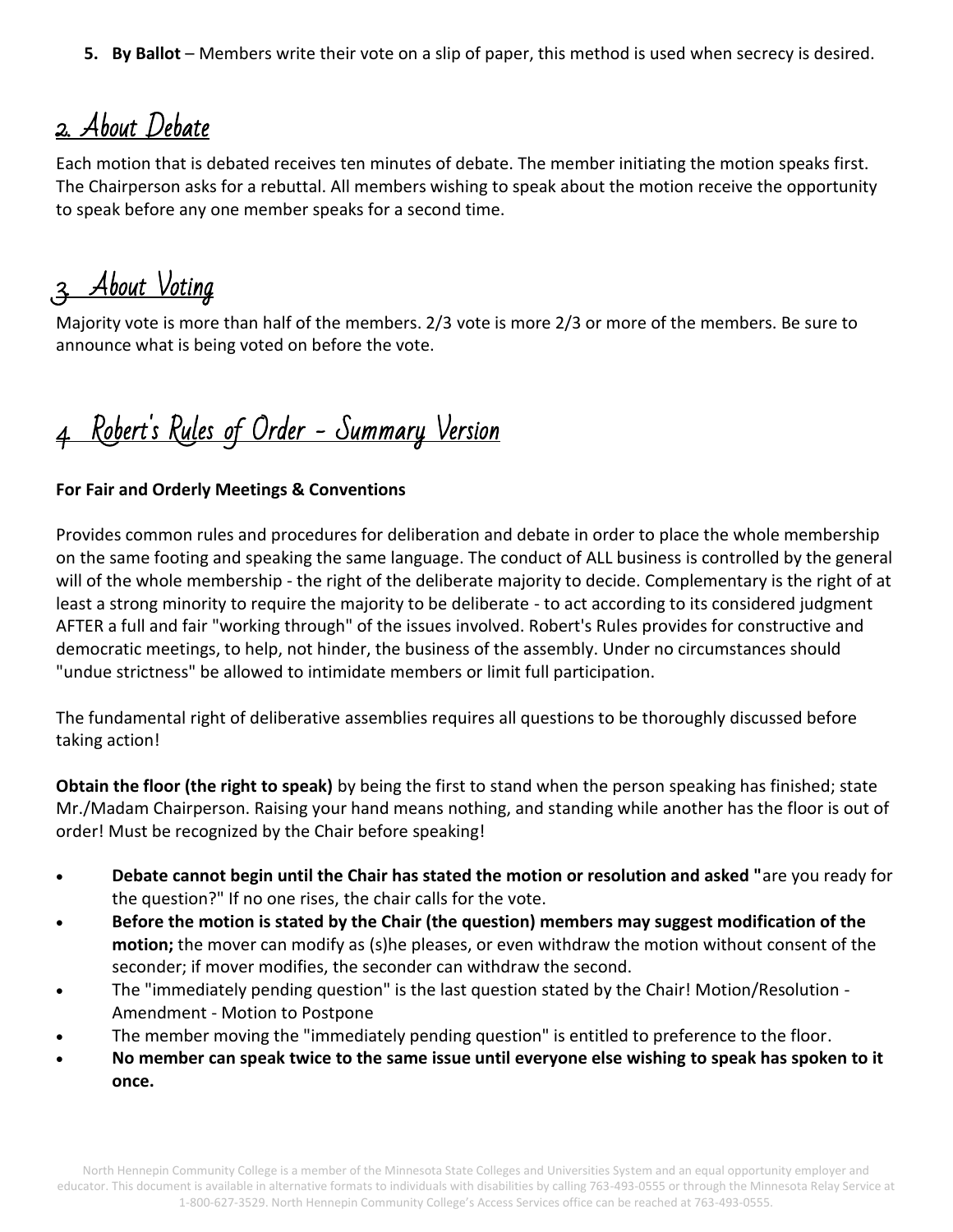- **All remarks must be directed to the Chairperson.** Remarks must be courteous in language and deportment - avoid all personalities, never allude to others by name or to motives.
- **The agenda and all committee reports are merely recommendations.** When presented to the assembly and the question is stated, debate begins and changes occur.

# 5. The Rules

- **Point of Privilege:** Pertains to noise, personal comfort, etc. may interrupt only if necessary.
- **Parliamentary Inquiry:** Inquire as to the correct motion to accomplish a desired result, or raise a point of order.
- **Point of Information:** Generally applies to information desired from the speaker: "I should like to ask the (speaker) a question."
- **Orders of the Day** (Agenda): A call to adhere to the agenda (a deviation from the agenda requires Suspending the Rules).
- **Quorum:** A quorum is the minimum number of members who have to be present at a meeting in order for business to be conducted officially. A quorum for most clubs or organizations is usually one more than half of the average attendance at meetings or the largest number of members who can be depended upon to come to regular meetings. The quorum should be stated in the by-laws for the protection of the group as a whole.
- **Point of Order:** Infraction of the rules, or improper decorum in speaking. Must be raised immediately after the error is made
- **Main Motion:** Brings new business (the next item on the agenda) before the assembly.
- **Divide the Question:** Divides a motion into two or more separate motions (must be able to stand on their own).
- **Consider by Paragraph:** Adoption of paper is held until all paragraphs are debated and amended and entire paper is satisfactory; after all paragraphs are considered, the entire paper is then open to amendment, and paragraphs may be further amended. Any Preamble cannot be considered until debate on the body of the paper has ceased.
- **Amend:** Inserting or striking out words or paragraphs, or substituting whole paragraphs or resolutions.
- **Withdraw/Modify Motion:** Applies only after question is stated; mover can accept an amendment without obtaining the floor.
- **Commit /Refer/Recommit to Committee:** State the committee to receive the question or resolution; if no committee exists include size of committee desired and method of selecting the members (election or appointment).
- **Extend Debate:** Applies only to the immediately pending question; extends until a certain time or for a certain period of time.
- **Limit Debate:** Closing debate at a certain time, or limiting to a certain period of time.
- **Postpone to a Certain Time:** State the time the motion or agenda item will be resumed.
- **Object to Consideration:** Objection must be stated before discussion or another motion is stated.
- **Lay on the Table:** Temporarily suspends further consideration/action on pending question; may be made after motion to close debate has carried or is pending.
- **Take from the Table:** Resumes consideration of item previously "laid on the table" state the motion to take from the table.
- **Reconsider:** Can be made only by one on the prevailing side who has changed position or view.